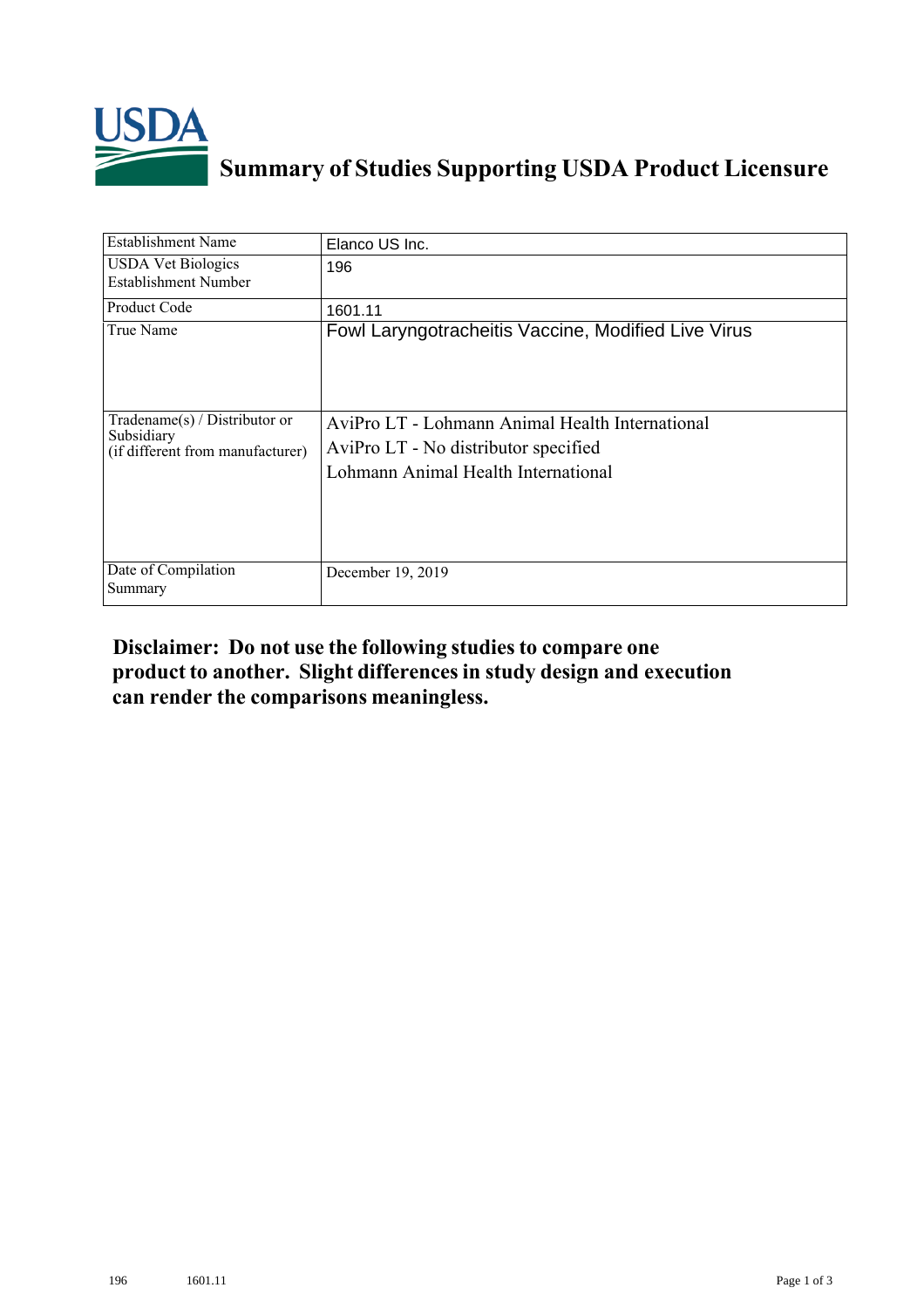| <b>Study Type</b>              | Efficacy                                                                                                                                                                                                                                                                                                                    |
|--------------------------------|-----------------------------------------------------------------------------------------------------------------------------------------------------------------------------------------------------------------------------------------------------------------------------------------------------------------------------|
| <b>Pertaining to</b>           | Infectious laryngotracheitis virus (ILTV), Hudson strain                                                                                                                                                                                                                                                                    |
| <b>Study Purpose</b>           | To demonstrate efficacy against ILTV                                                                                                                                                                                                                                                                                        |
| <b>Product Administration</b>  |                                                                                                                                                                                                                                                                                                                             |
| <b>Study Animals</b>           | Chicken                                                                                                                                                                                                                                                                                                                     |
| <b>Challenge Description</b>   |                                                                                                                                                                                                                                                                                                                             |
| <b>Interval observed after</b> |                                                                                                                                                                                                                                                                                                                             |
| challenge                      |                                                                                                                                                                                                                                                                                                                             |
| <b>Results</b>                 | Study data were evaluated by USDA-APHIS prior to product<br>licensure and met regulatory standards for acceptance at the time<br>of submission. No data are published because this study was<br>submitted to USDA-APHIS prior to January 1, 2007, and APHIS<br>only requires publication of data submitted after that date. |
| <b>USDA Approval Date</b>      | August 9, 1976                                                                                                                                                                                                                                                                                                              |